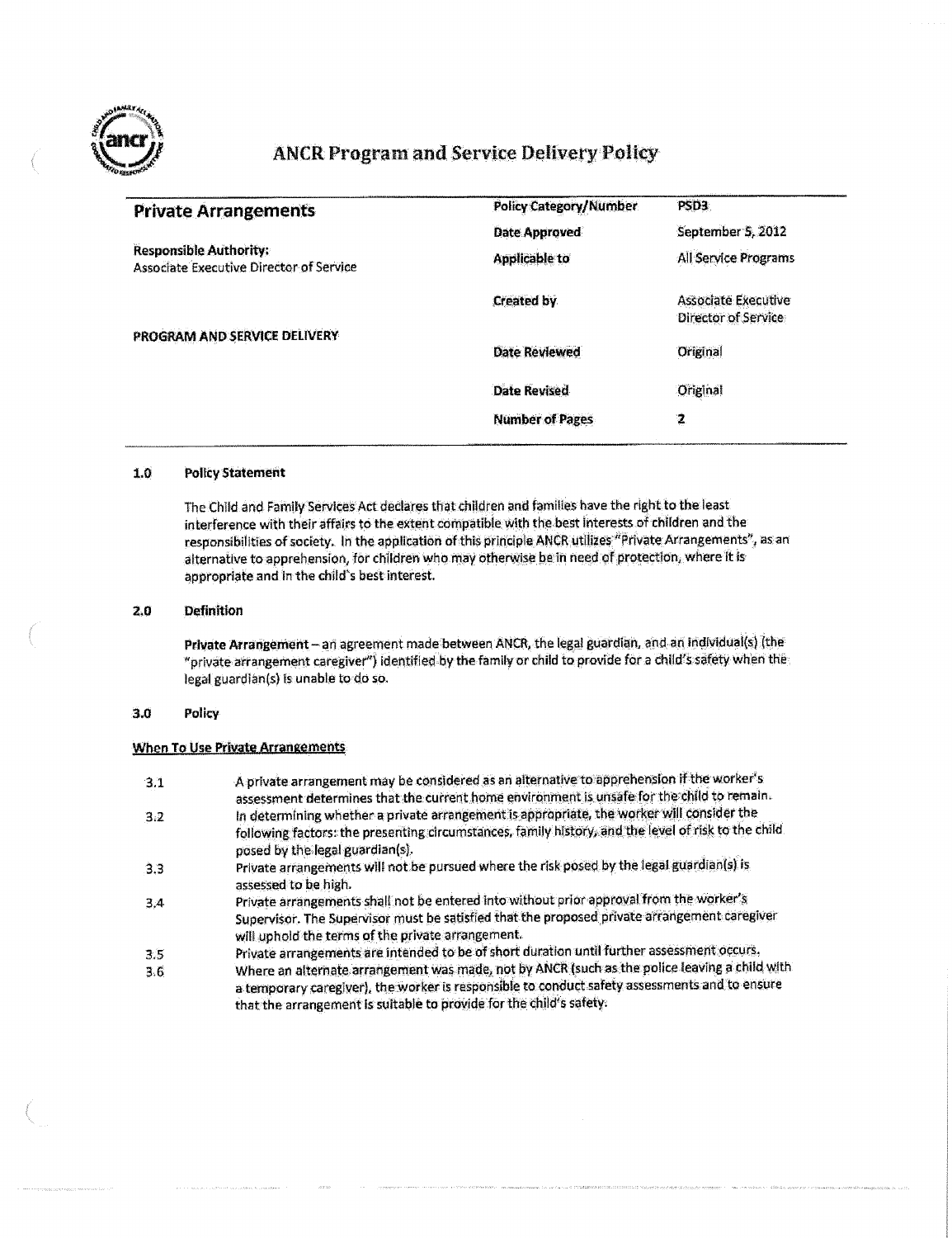

# **ANCR Program and Service Delivery Policy**

# Procedure for Assessing the Safety of Potential Private Arrangements

- 3.7 ANCR wili conduct a Prior Contact Check, Child Abuse Registry Check and Criminal Records (vulnerable sector) check on ail adults residing in the potential private arrangement prior to proceeding with the arrangement, or within 24-hours.
- 3.8 When applicable, ANCR will obtain detailed information from any agencies that have a record on a person in the home. (CFS standards 1.4.2 Places of Safety)
- 3.9 If the identified individual^) is a Foster Parent or Place of Safety, the worker wili contact the agency that licenses or authorizes the home as part of the assessment.
- 3.10 The worker will determine that the physical environment of the home is adequate to meetthe: needs of the child(ren).

### Contact Following Approvai of a Private Arrangement

- 3.11 A worker wili visit the home within 2 days of private arrangement being made (fotlowing the same standard as is required for a Place of Safety 1.4.2 (6)].
- 3.12 The worker continues to maintain contact as required under AIMCR's Contact Policy and the Provincial CFS Standards.

# Documenting a Private Arrangement

- 3.13 The use of private arrangements wili be thoroughly documented in the Intake Module.
- 3.14 All private arrangements should be documented using the "Private Arrangement Standard Form" containing all pertinent details about the arrangement. The Private Arrangement Standard Form should be reviewed and signed by ail parties. The Private Arrangement Standard Form should be delivered to the private arrangement caregivers in person and the caregiver must be advised that any material changes from what is written must be reported to and approved by the Agency.

### When can a Private Arrangement Case be Closed

3.15 As a rule, a case wili not be closed while a private arrangement is in place. The exception is if the Probability of Future Harm **with respect to the parent/guardian,** would be at fto **or low risk**  should the child return to their care, in all other cases the case will remain open and wili be transferred for ongoing services. Any exceptions require the approval of the Program Director.

Pnlinv Aprtftwed **byr^^\_L\_\_.J ..Jl^T^^C\*\*-\*\*^** Date:.,